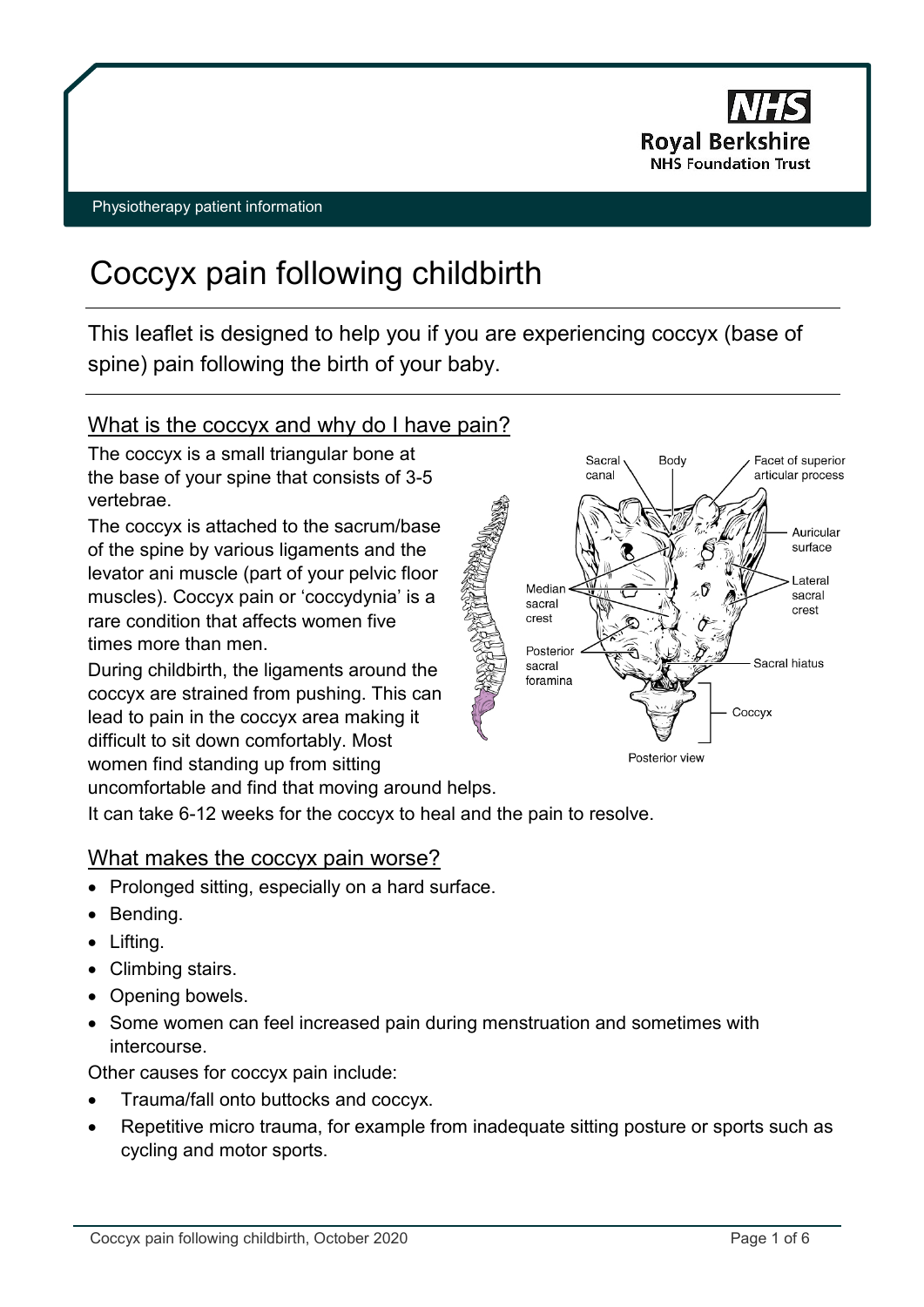# How can I manage my pain?

Most cases improve with conservative management, which includes:

- Using non-steroidal anti-inflammatory medications (NSAIDS) visit your GP for advice.
- Using specific coccyx cushions (U shaped) or gel cushions to relieve pressure on the coccyx. Try to use this cushion every time you sit down.
- Avoid sitting for prolonged periods.
- Postural correction adequate sitting and standing posture can help to alleviate pressure on the coccyx. Ensure you sit on an appropriate cushion with your back supported. Your weight should be on your sitting bones underneath your buttocks. Do not sit slumped. When standing, try to tilt your pelvis into neutral alignment (tuck your coccyx/bottom in). Do not let your bottom/back arch backwards.
- Try to sleep on your side with pillows for support if needed.
- Adjust how you get in and out of bed try to roll onto your side and push yourself up, rather than sitting up directly onto the coccyx.
- Using ice wrap ice pack/frozen peas in a tea towel and place on the painful area for 10-20 minutes. Can be used up to three times a day if required.
- Stool softening medication if pain is aggravated by bowel movements visit your GP for advice.
- Physiotherapy and exercises.

# Physiotherapy for coccyx pain

A physiotherapy assessment can help to determine the triggers of coccydynia. The physiotherapist can then advise on postural correction and teach you exercises to help strengthen the muscles supporting your coccyx and lower back/pelvis.

# Exercises

### Pelvic floor exercises:

Due to the attachments of your pelvic floor to the coccyx, pelvic floor exercises can help to relieve coccyx pain.

Try to find a position that does not aggravate your pain – for example, lying on your tummy, side lying or sitting on an adequate cushion. You can do your pelvic floor exercises lying on your back with your knees bent, as long as there is no discomfort.



### **Exercise 1 'Slow ones'** (these also help with urge incontinence and urgency)

- You should begin exercising your pelvic floor lying on your back with knees bent and feet flat on the bed.
- Tighten the back passage as if trying to hold in wind and then bring this contraction forward as if trying to stop urine.
- Do not use your tummy or bottom muscles when doing this exercise. You should not see any external movement.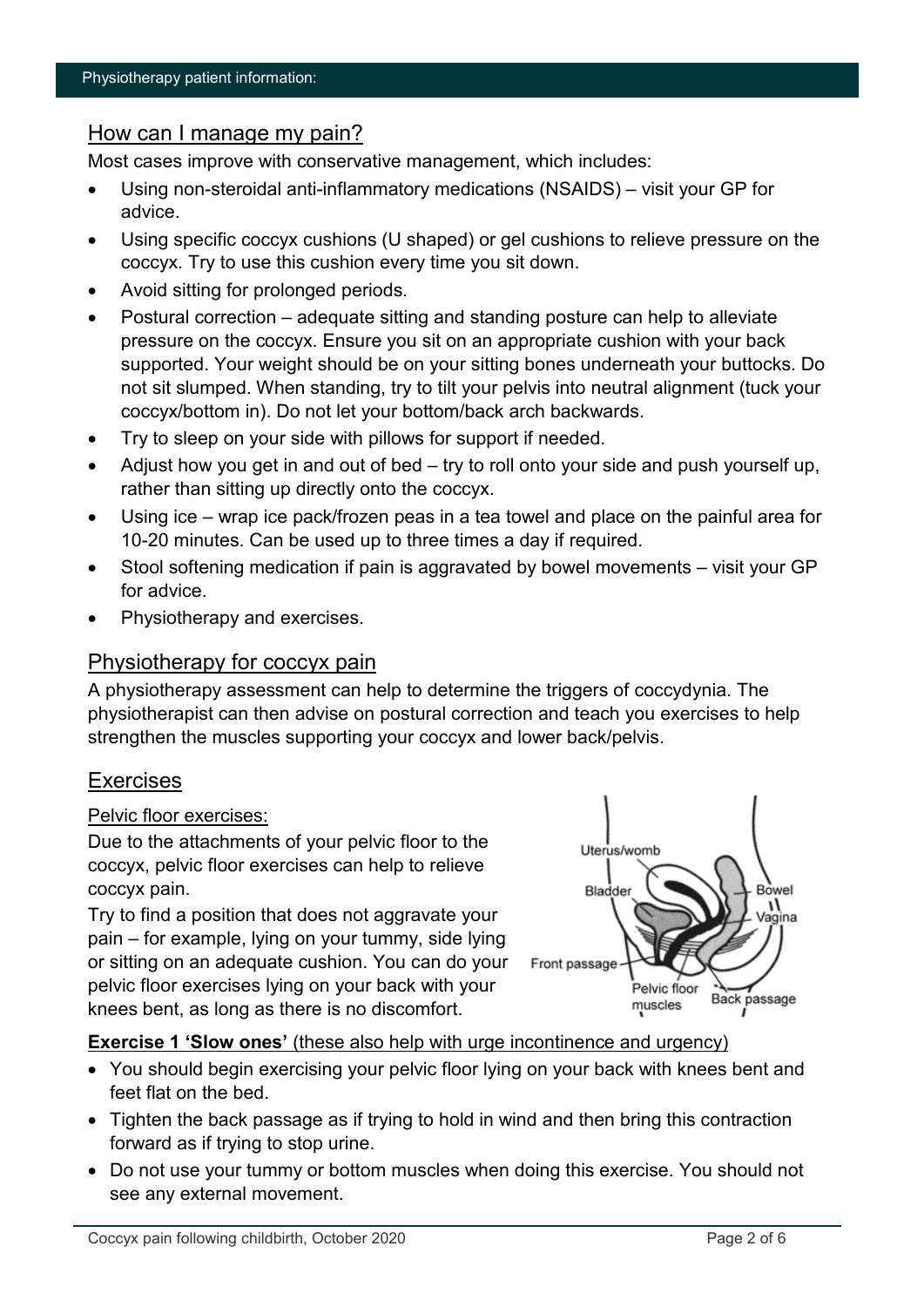- Aim to hold this contraction for 3-5 seconds. Build up strength within your pelvic floor until you can hold for 10 seconds.
- Keep breathing throughout and then relax your pelvic floor for at least 6 seconds in between each contraction.

#### **Exercise 2 'Quick ones'** (these can also help with stress incontinence)

- You should begin exercising your pelvic floor lying on your back with knees bent and feet flat on the bed.
- Tighten the back passage as if trying to hold in wind and then bring this contraction forward as if trying to stop urine.
- Do not use your tummy or bottom muscles when doing this exercise. You should not see any external movement.
- Hold for 1 second and relax for 1 second. Repeat 10 times.
- \*\* Repeat each exercise (slow and fast) 10 times, 3-4 times a day.

#### Pelvic floor relaxation

It is just as important to learn to relax your pelvic floor as it is to strengthen it. If your pelvic floor muscles are tense, they may pull on your coccyx and this can lead to pain.

Lie down with your knees bent and feet flat on the

bed (crook lying).

Listen to your breathing. You may notice your stomach rising as you breathe in. This is called diaphragmatic breathing.



Then follow these three steps:

a) Breathe into your stomach so that it rises up.

**©Physiotools** You can place your hands on your stomach to feel the stomach rising. Hold your breath for 4-5 seconds, making sure to keep your shoulders relaxed and your ribcage soft.

- b) While you are holding your breath, consciously relax your tummy downwards and relax your pelvic floor muscles from front to back opening (e.g. as if you are passing urine, opening your vaginal muscles as if using a dilator and as if opening your bowels. You could also use the image of a rosebud opening, until you feel them soften. Remember that this is NOT an active push; you are trying to "let go" of all the muscles instead.
- c) Then 'sigh' the breath out, with an open mouth as if steaming up a window. This should be completely passive in nature.

The above technique does require lots of practice and concentration to begin with. Once you are able to do this consistently, incorporate it into your pelvic floor muscle training by **relaxing your pelvic floor muscles on the in-breath, and contracting them on the outbreath**. If you are doing slow contractions, remember to take normal breaths in between each contraction.

Alternatively, you can complete this exercise sitting in a comfortable and supported position.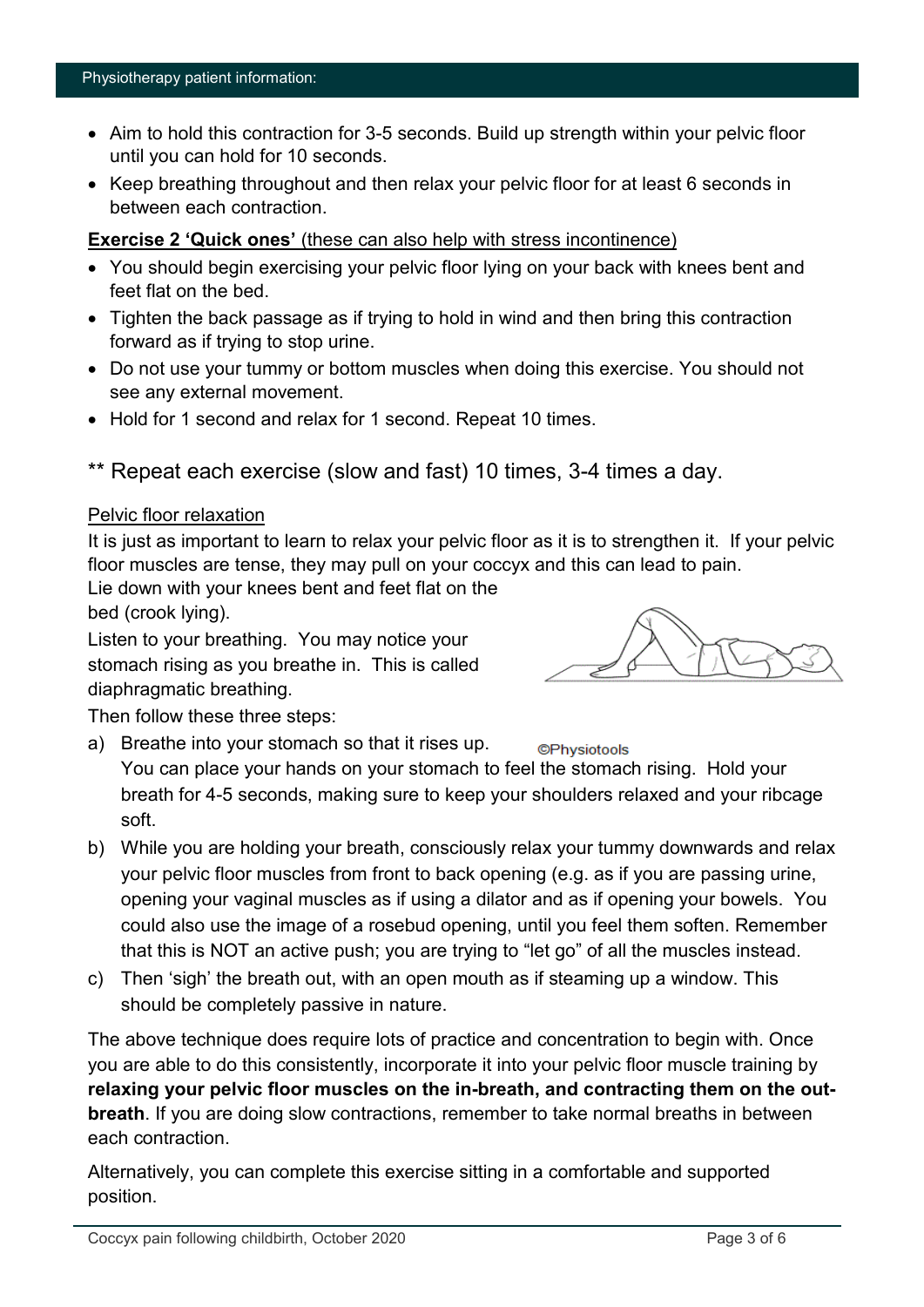#### Buttock squeezes:

Lying or sitting, squeeze your buttocks together, hold for 10 seconds and relax. Repeat 10 times.

Transversus abdominis:

- Start lying down with knees bent and feet resting on the bed.
- Take a breath in, and then as you breathe out gently draw your lower abdomen in towards your spine.



- Try to hold this, while continuing to breathe, and then relax.
- Try to increase the hold until you can hold for the count of 10 and repeat 10 times:
- Always draw these muscles in to support you when you are doing any abdominal exercises and in any activity involving your back e.g. lifting anything, including your baby; rising from sitting; getting out of bed; and bending over. This is another good habit for life.

#### Pelvic tilts

- Start lying down with knees bent and feet resting on the bed, draw in your lower abdomen, as in the transversus abdominis exercise above.
- At the same time tuck your tailbone under, flattening the curve of your lower back.
- Keep breathing while holding this position for a few moments and then relax.
- This exercise can be done at any time and is also very good for easing an aching back.

#### Single leg back stretch

- Start lying down
- Hug one knee to your chest
- Hold the stretch for 30 seconds
- Repeat with other leg



**©Physiotools** 

#### Piriformis stretch

- Lie down, and place one ankle just above and on top of the opposite knee.
- Pull the bottom leg towards your chest.
- Hold for 30 seconds.
- Repeat on opposite side.



**©Physiotools**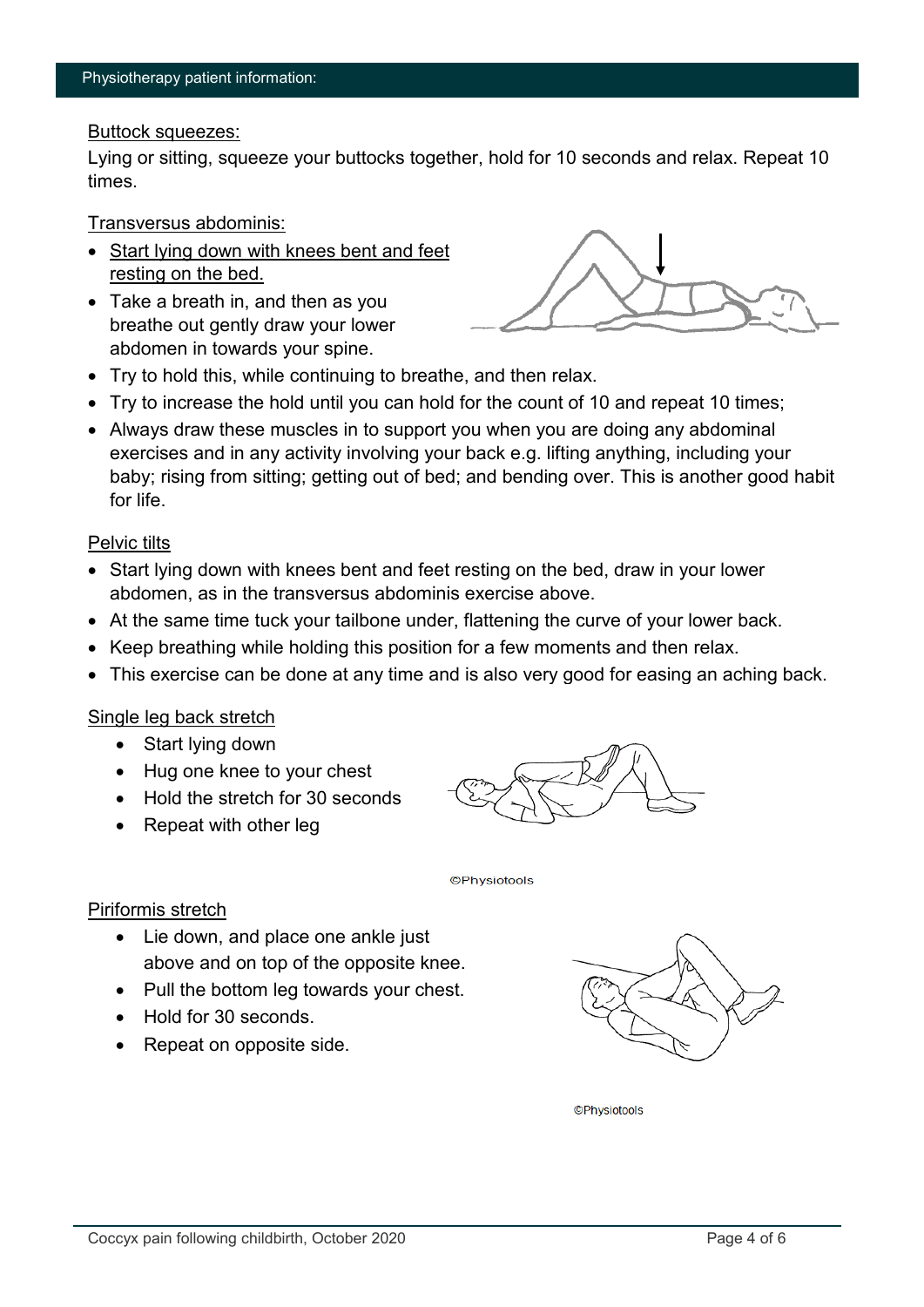#### Bridging:

- Start lying down with knees bent and feet resting on the bed, draw in your lower abdomen and tilt pelvis, as in exercise 1+2.
- Lift your bottom into the air and hold.
- Hold for 3-5 seconds and increase this to 10 seconds as able.

### The clam

- Lying on your side with knees and heels together.
- Lift the top leg off the other without rocking backwards and keeping heels together.
- Repeat 10 times each

### Hamstring stretch

- Sit/stand with your leg stretched and point your toes up towards the ceiling.
- Lean forwards over your straight leg. You should feel a stretch down the back of your leg.
- Hold for 30 seconds. Repeat each side 3 times.

### Kneeling hip stretch

- Start by kneeling on one knee with the opposite foot on the floor.
- Place your hands on your front knee and lean forward until you feel a stretch in the front of your back leg.
- Hold for 30 seconds.
- Repeat on the opposite side.





#### Pigeon pose

- Sitting on the floor, place one leg behind you And fold your front leg in front with the knee bent.
- Lean forward.
- Hold for 30 seconds.
- Repeat on opposite side.



**©Physiotools**